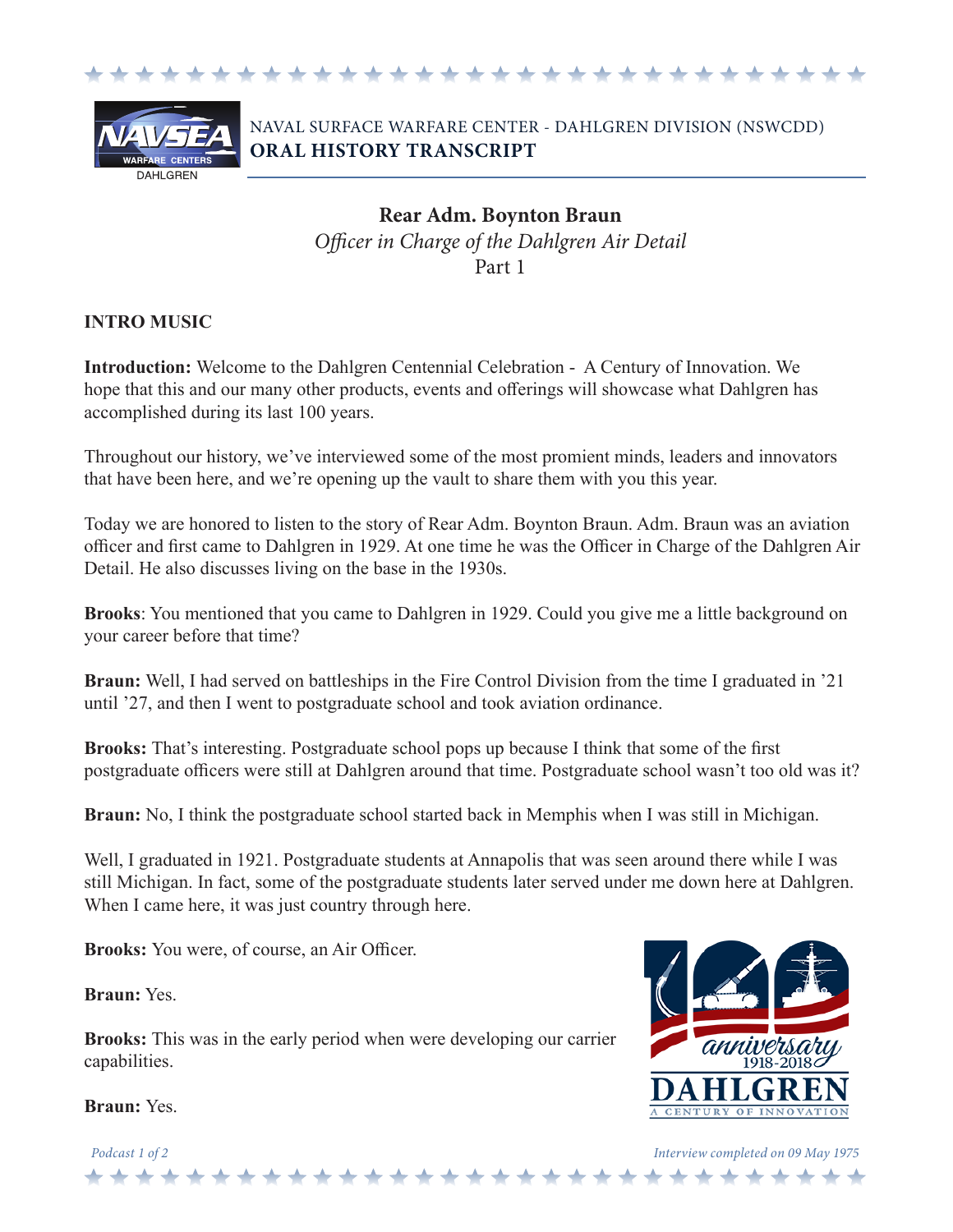#### \*\*\*\*\*\*\*\*\*\*\*\*\*\*\*\*\*\*\*\*\*\*\*\*\*\*\*\*\*\*

**Brooks:** Did you have any association with early carriers?

**Braun: Well,** I had been in the first heavy dive bombing squadron of the head-on carriers, and I also had control plane duty on horizontal bombing and most of our first 6 years I said were in big gunnery out on the battleships fire control divisions.

**Brooks:** That was something that Dahlgren was trying to assist in

**Braun:** They had a lot to do with, of course, all the guns the Navy had used, and that time up until World War II, all the guns were tested right here at the Naval Proving Ground. The air facilities in those early days in the 1920's were working on an inertia catapult for catapulting the planes off the carriers, and then they had a radio-controlled airplane endeavoring to make the plane controlled by radio.

**Brooks:** I think that work was carried on down here to a some extent.

**Braun:** Yes, quite a bit of it was.

**Brooks:** Mr. Merick, I believe from the Naval Ordnance Laboratory.

**Braun:** Yes, he lived in Western Maryland.

**Brooks:** I have photographs of him I was trying to plot into the Extensive Photographic Library. It seems that around 1924 they had a successful flight from Dahlgren.

**Braun:** Yes, LT Ballentine was the officer in charge of the air detail at that time.

**Brooks:** Later to be Admiral Ballentine.

**Braun:** Yes, that's right.

**Brooks:** Well, you mentioned being in fire control and gunnery after graduation. How did you get your wings?

**Braun:** Well, when I was in the Fire Control Division aboard the battleships, it looked to me as though the future was going to be in aircraft with their bombs. We had reached more or less the limit of long range of the guns.

**Brooks:** That was a pretty heretical view for a Navy man, to take, wasn't it in light of Billy Mitchell and his army bombing?

**Braun:** Well, it had its prospects especially dive bombing in the early days out there when they had nothing but the CARRIER LANGLEY. He came around with her airplanes very few of them in operations there with the battleships off San Pedro. They came out and made a dive bombing attack on the ships. We never saw them, never heard them until they were right down on us. It made me realize then that they could fly over 100 miles to get to us and bomb us and the battleships couldn't reach anything like that far with a gun and you had to keep the enemy away from you if were to be safe from attack.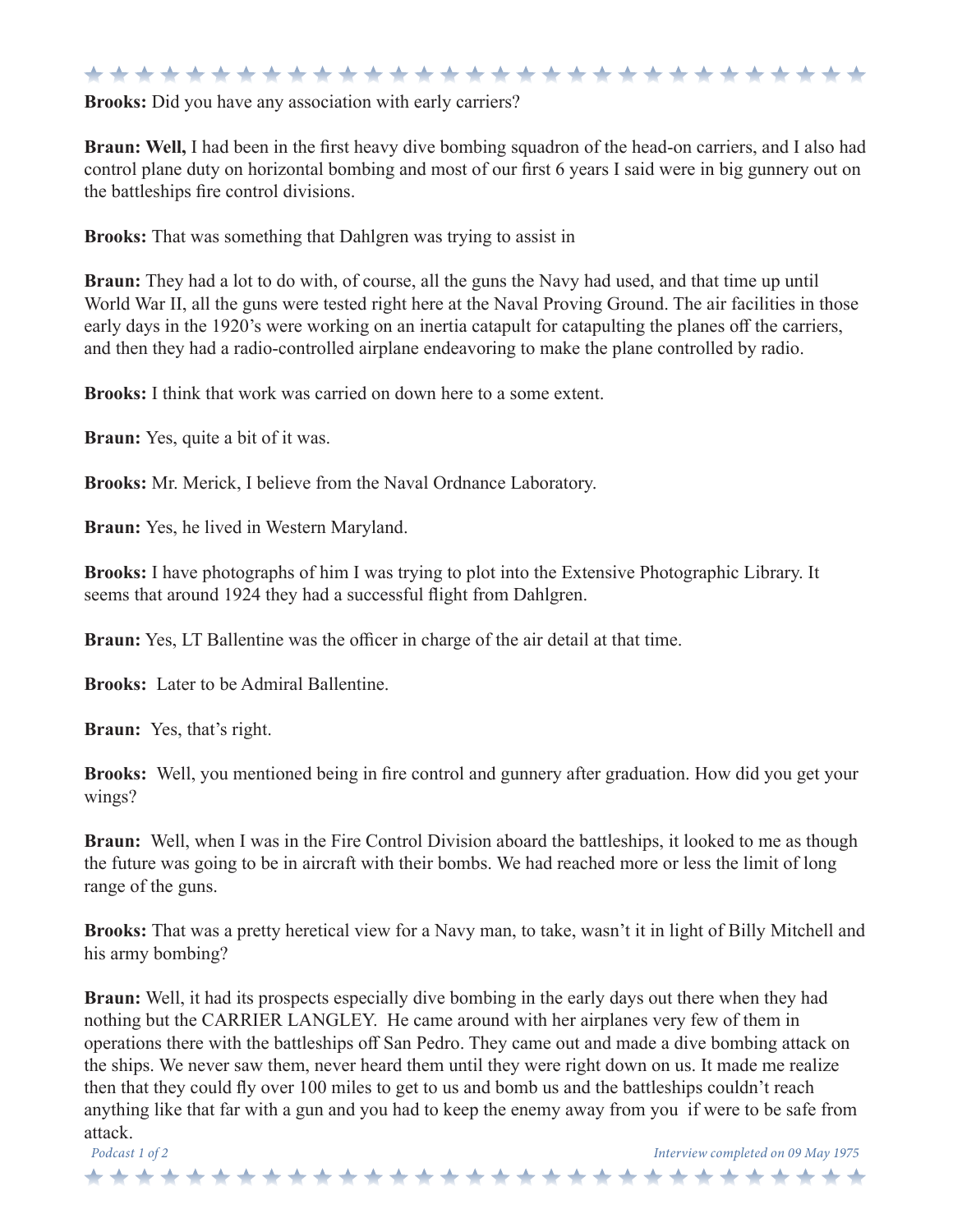\*\*\*\*\*\*\*\*\*\*\*\*\*\*\*\*\*\*\*\*\*\*\*\*\*\*\*\*\*\*\*

**Brooks:** I had picked up on the dive bombing before coming over here and did a little research and it seems that dive bombing as a technique was pretty much an American invention and contribution.

**Braun**: It was entirely.

**Brooks:** I didn't realize this. The Germans get so much credit for it in the early part of World War II.

**Braun:** Well, they're stupid

**Brooks:** Yes, but it seems that our Navy

**Braun:** Our Navy and Air. The Army didn't do it. The first thing the Army had was what they called their glide bombers. They'd come in and they'd glide. That was after the mid 30's. At that time I was in the Bureau of Ordnance, and we went down to Eglin Field in Florida and watched their glide bombing tactics.

**Brooks:** That is interesting because one of the things I'm trying to do is look at the evolutionary things or important breakthroughs at Dahlgren both in ordnance and in the naval air; and as I say you're the first air officer I've had a chance to speak to that was here prior to the second World War. Dive bombing I think, as I can see, was also practiced here at Dahlgren.

**Braun:** We'll we've had to do a lot of it here while I was officer in charge down here. In addition to the horizontal bombs like the Norden sight, the MARK 11 and the MARK 15, we were trying to bring out a dive bombing sight and then Norden was trying to bring out a dive bomb sight, but that came here for tests after I had gone, so I didn't know much about it.

**Brooks:** Now you flew off the LANGLEY?

**Braun:** No I didn't fly off the LANGLEY. It was the LEXINGTON.

**Brooks:** The first LEXINGTON. Was that a converted cruiser?

**Braun:** No, converted battle cruiser, LEXINGTON and SARATOGA. They took two battle cruiser hulls and just converted into a carrier.

**Brooks:** These were the LEXINGTON AND SARATOGA that were serving in the Pacific.

**Braun:** That's right. – LEXINGTON was lost at the Coral Sea.

**Brooks:** Now, I interrupted you earlier, back when you were talking about dive bombing. When did you initially take flight training? You mentioned after Annapolis you went into naval gunnery.

**Braun:** Well after I became interested in flying, I got rides whenever I could with any aviator that was available including catapans do a ship. I actually took flight training in the fall of 1930 in Pensacola.

*Podcast 1 of 2 Interview completed on 09 May 1975*

والواقع المواقع والواقع والواقع والواقع والواقع والواقع والواقع والواقع والواقع والواقع والواقع والواقع والواقع والواقع

**Brooks:** At that time, was it a fairly short duration of training or fairly long.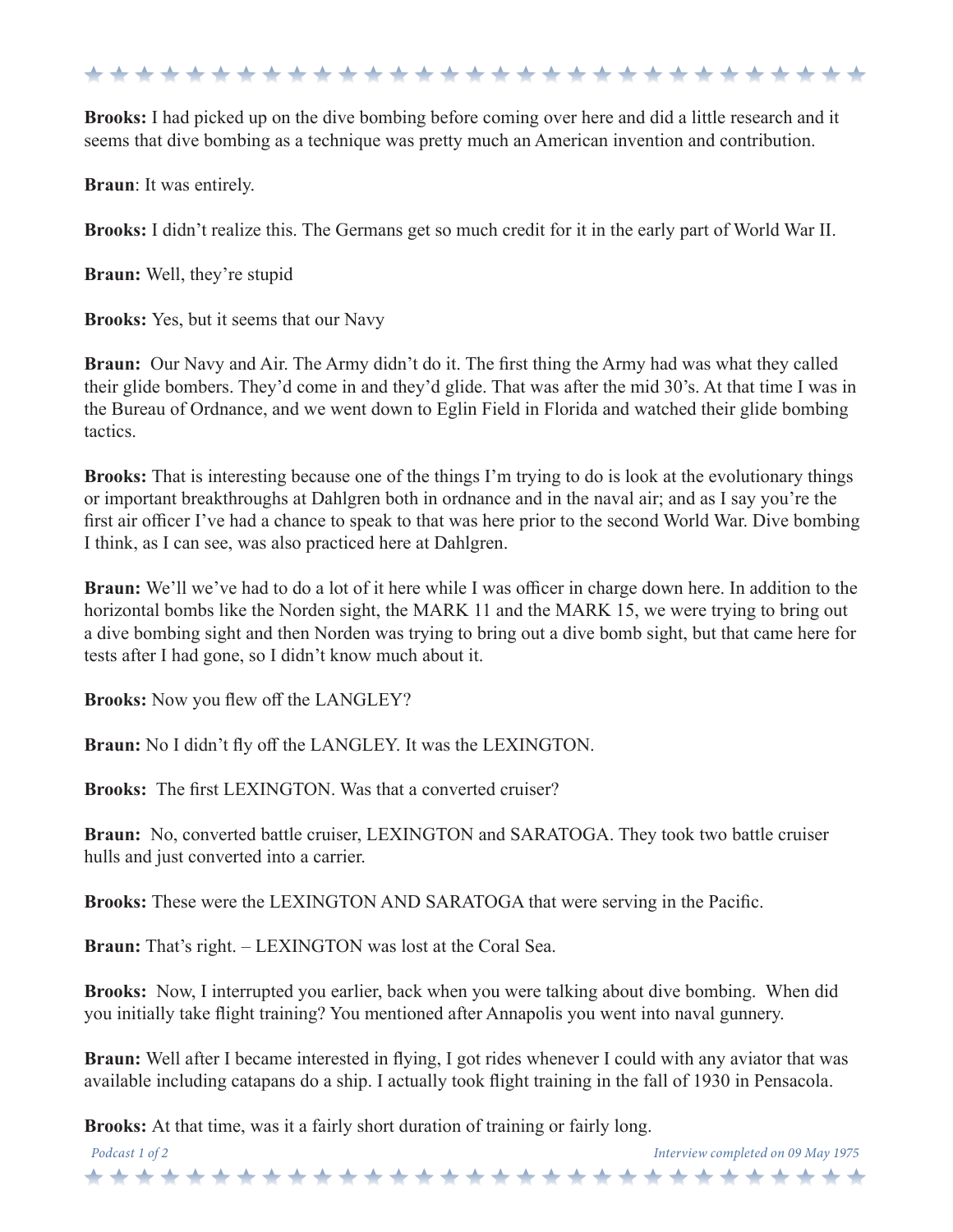### \*\*\*\*\*\*\*\*\*\*\*\*\*\*\*\*\*\*\*\*\*\*\*\*\*\*\*\*\*\*

**Braun:** No, it's just about the same as right now. In fact, we have a nephew down at Shades Field, Reedsville, Texas. I had letter from him the other day. He said he would get his wings in late August. He started about last October. I started in November and I got my wings about Labor Day, so the period is about the same length of time.

**Brooks:** And the aircraft you were training in, were they pretty much World War I vintage?

**Braun:** All the primary trainers were built just for the purpose and then before we finished at Pensacola, why we were put in modern airplanes for a while—ones that were being used aboard ship at that time.

**Brooks:** Did you have any occasion to fly these hell divers? They were, I think, the aircraft with the first canopy enclosed.

**Braun:** Well, I think the Grumman bought out the FF class. They were the first ones that had a canopy put on there such. On the earlier planes, we just had a windshield in front of us. It was wide open.

**Brooks:** That's very interesting. Now, when were you first affiliated to Dahlgren?

**Braun:** I came here in the Postgraduate course in September 29. The course was about 6 or 8 weeks.

**Braun:** Well, it was a course in the first Norden sight, when the Mark II was going through test here at the time. They were just about to be sent out to the Fleet, so on my PG tour I became very interested in the bombsight. We had during our postgraduate tour what we called a cook's tour about our third year. We visited various Government installations which handled certain or developed certain types of equipment. We went up to Radford Arsenal, New Jersey, for machine guns. One of my tours was in New York with the Norden Company. I got interested in their tests and so forth in building the bombsights and several gyros and there was a question of keeping them properly balanced and how do you do that? Just as I finished my postgraduate tour, I was sent back here to start the first bombsight school. First we had to teach mechanics how to maintain it and so forth. Then we had to also teach pilots how to use it and operate it in the air, so I was sent back here to start the first school. LT Ballentine was head of the air detail, so with my experience here and what I've done with the PG tour and also with my work with the Norden Company in New York, I guess they assumed I would be the logical one to start this school, so we had to start the school from scratch.

**Brooks:** And this was in 1930.

**Braun:** Yes.

**Brooks:** Was there a formal name? Dive Bomb Sight School

**Braun:** No this was just Horizontal Bombing.

**Brooks:** Horizontal Bombing.

**Braun:** Mark 11 Norden Bombsight.

*Podcast 1 of 2 Interview completed on 09 May 1975* \*\*\*\*\*\*\*\*\*\*\*\*\*\*\*\*\*\*\*\*\*\*\*\*\*\*\*\*\*\*\*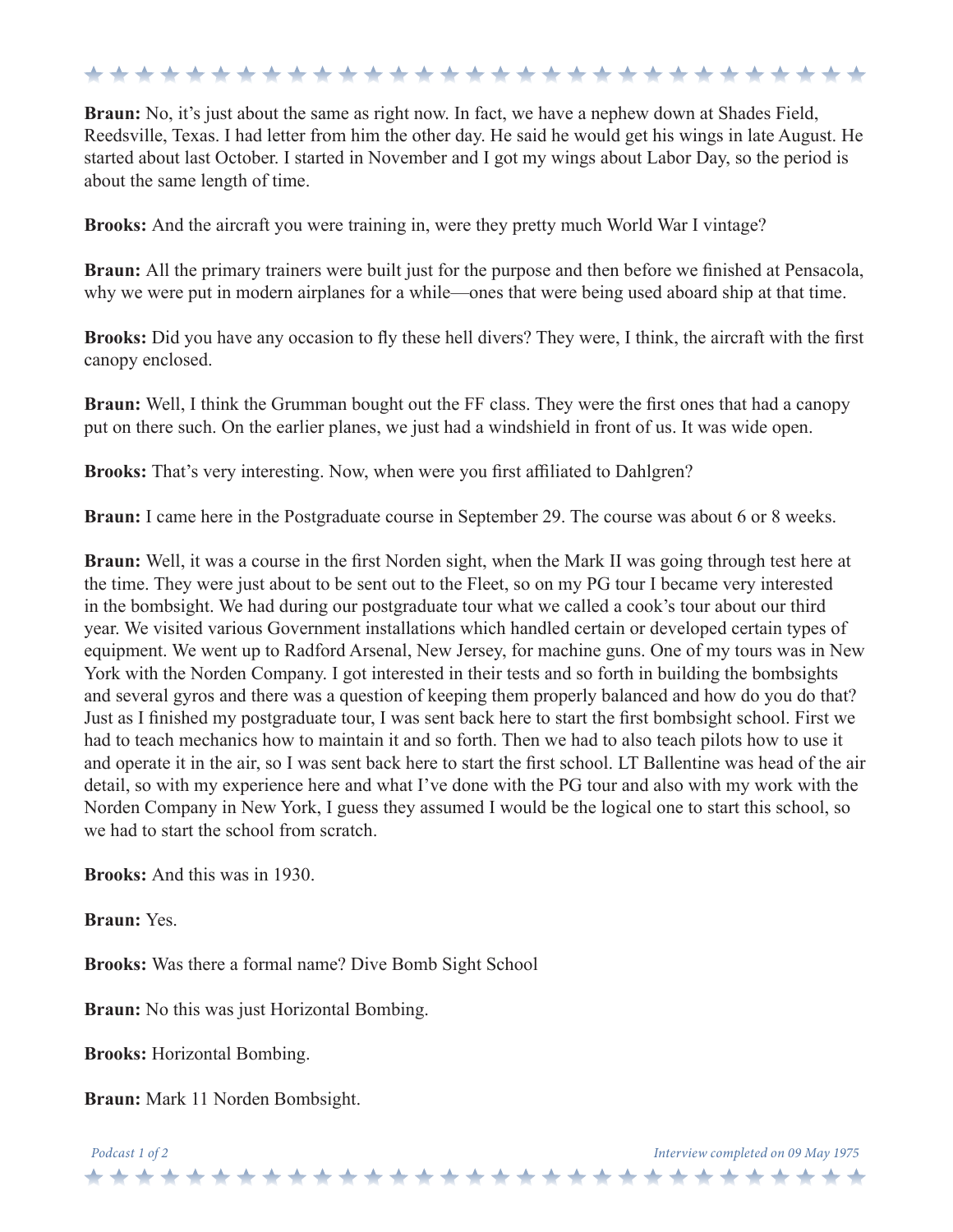### \*\*\*\*\*\*\*\*\*\*\*\*\*\*\*\*\*\*\*\*\*\*\*\*\*\*\*\*\*\*\*

**Brooks:** Which was just a function of the Naval Ordnance Section.

**Braun:** That's right. All of it was under the Bureau of Ordnance. Of course, the Dahlgren Proving Ground was directly under the Bureau of Ordnance.

**Brooks:** So you more or less moved to Dahlgren in 1930.

**Braun:** We had to teach the mechanics how to maintain and keep the bombsight operating properly and teach the pilots or the bombers how to operate the sight in the air. I stayed here until late October. I think I left about Halloween time and at that time school was starting. There wasn't any information on the bombsight, whatever, and all I had were a few blueprints and so forth from the Norden Company and I had to write it up the first pamphlet on the horizontal bombsight, the Mark 11. I would write it up, and I wasn't' given any credit or help. My wife was good with the typewriter. The little typewriters back there weren't. She'd mimeograph a couple of stencils for mimeographs and then we made a mimeographed pamphlet. I had to make sketches and so forth and it was not only on how to operate the bombsight, but it was started out to give the newness of electricity and electrical circuits to the mechanics. Some of them didn't know anything about electricity; and since this was entirely an electrical problem, we had to start out from scratch to teach them the circuits and so forth. So she [Mrs. Braun] turned out the stencils, and we had the mimeographed copies made gave them serial numbers. Then they had me go up to the Navy Yard in Washington where they have printing facilities, and they turned out the first pamphlets on the bombsights.

**Brooks:** That brings up another interesting point I would like to discuss. Some of the people and personalities you met and what Dahlgren looked like itself at the time.

**Braun:** I had a roommate about the Arizona with me whom they wanted to send here as an Ammunitions Officer, and he said he wouldn't come down here nothing but country, and he wasn't going to put his wife down here. When I got here, I loved it. I liked the country and fresh air. I met my wife while she was a girl while I was on my PG tour.

**Brooks:** How much time did you put in at Dahlgren?

**Braun:** Well the postgraduate course was 6 or 8 weeks. I came about Labor Day. I left in late October and then I came back the following June and stayed again until late October (Halloween time) and went to Pensacola. In 1934, I was ordered back here as an assistant in charge of the air detail. LT now Admiral Bull was Officer in Charge, and at the end of the year, he was transferred, received other orders, so then I flighted up to officer in charge of the air detail and I was here 3 years. From June 1934 until June 1937.

**Brooks:** Did you know Admiral Parsons?

**Braun:** We went to Postgraduate school together.

**Brooks:** He later became called the atomic admiral.

**Braun:** He also worked with century fuze.

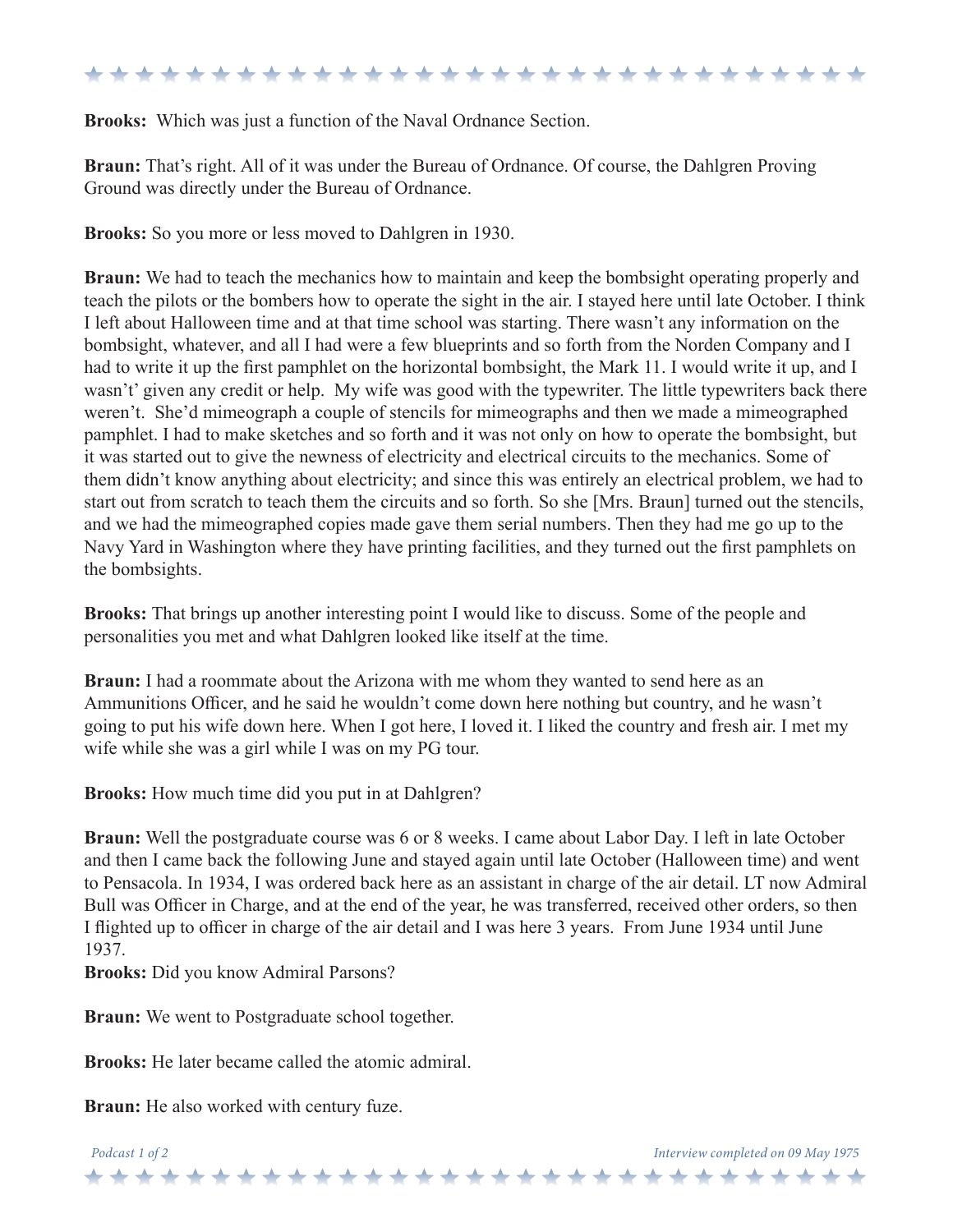### \*\*\*\*\*\*\*\*\*\*\*\*\*\*\*\*\*\*\*\*\*\*\*\*\*\*\*\*\*\*\*\*

**Brooks:** The VT fuze, sometimes called the proximity.

**Braun:** When I came back here in 1934, the next horizontal bombsight made by Norden was starting though. It was the MARK 15. It was a synchronic sight. The MARK 11 was a timing sight. In other words, you had to start a clock, and you had to time the motion of a computer needle for so many seconds. That gave you the dropping angle, and of course any variation from anything like that. When you dropped the bomb away, it didn't take into consideration that the MARK 15 was a synchronic sighting, keeping moving that wire to stay on the target. That would put corrections into this integrating circuit in the bombsight. Then when you released the bomb, you had the latest information in the integrating device, and it was a much more accurate sight.

**Brooks:** Testing of this was conducted at Dahlgren

**Braun:** That's right. Every bombsight that came through we had to drop 8 bombs with it.

**Brooks:** And you did the dropping in the area now called Pumpkin Neck?

**Braun:** No, It's changed down there now. The air detail office was down at the seaplane hanger, and we had a target right off there and later we put one up the river further because the bombsights were coming through in such numbers we had to have several planes testing at one time dropping bombs. It was off what they called "The Farm" – "Mularno Farm."

**Brooks:** Did you ever have an occasion to meet Dr. L.T. Thompson?

**Braun:** Yes Dr. Thompson was here as a senior physicist when I was here. In fact, he was here when I went through the postgraduate course, and he was still here when I left in '37.

**Brooks:** He was our primary civilian scientist who began a civilian tradition with civilians working with our military.

**Braun:** Well he was really the brain down there for the mathematics award because the naval officers – we never had one in mathematics and physics to the extent that gave us the knowledge that he had, so we depended on him for a lot of the analysis of things. Of course, they didn't have computers in those days. They all had to be done by longhand the arithmetic computation.

**Brooks:** What was the buildings like down there? Were the quarters good or were the roads fairly primitive?

**Braun**: The first BOQ where I stayed when I was a bachelor was a little long frame building that has been made into apartments now, but it was comfortable. It was satisfactory. There's no question about it. Then when I came back on duty in the summer of 1930 we started the bombsight school. We had to live with Mary Stanley out near Owens on the river here. Then when we came back in '34 for duty, we received quarters which we thought were wonderful.

**Brooks:** You didn't find it inconvenient living at Dahlgren.

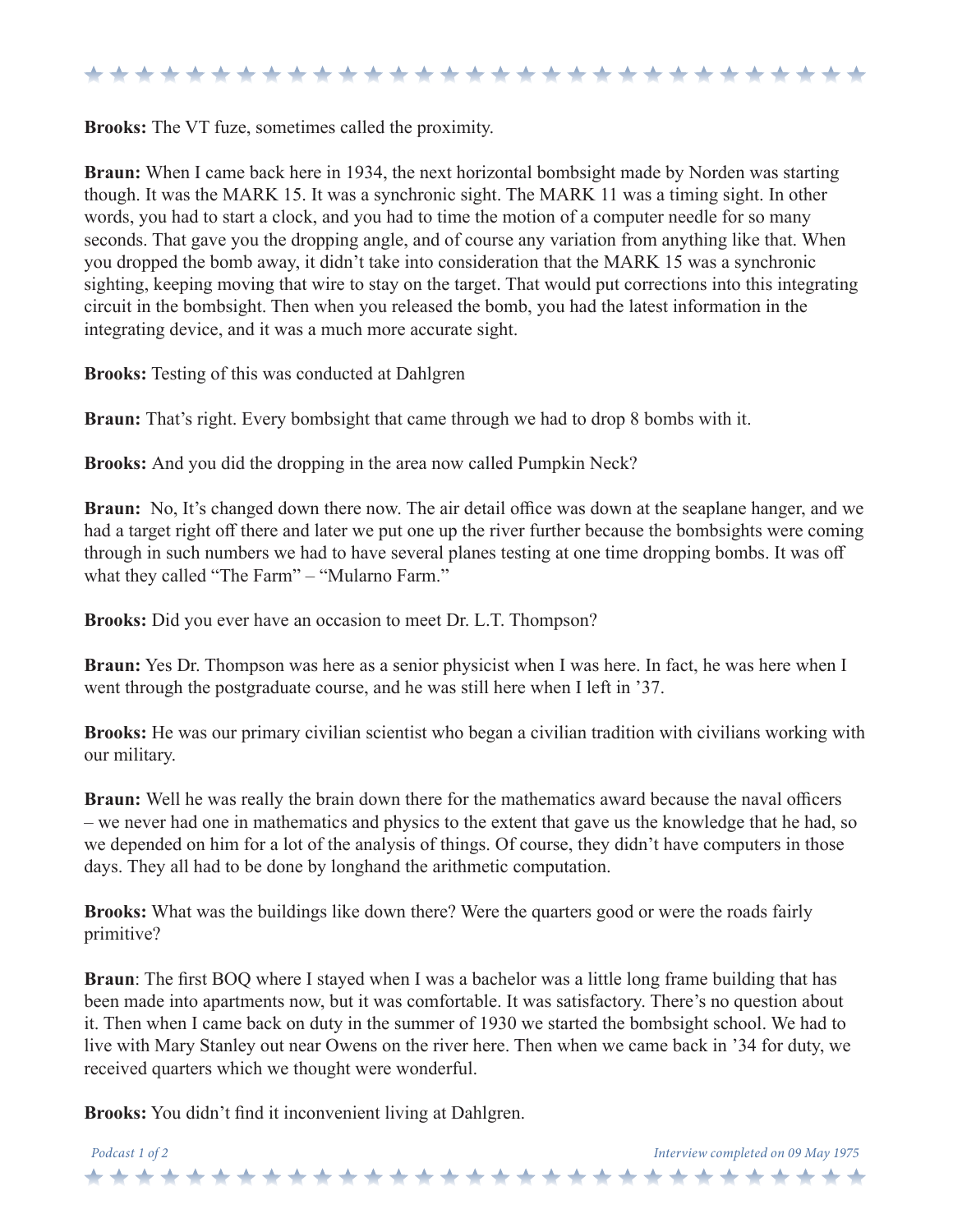#### \*\*\*\*\*\*\*\*\*\*\*\*\*\*\*\*\*\*\*\*\*\*\*\*\*\*\*\*\*\*\*

**Braun:** No indeed. I loved the country.

**Brooks:** Now the roads to Fredericksburg, I think the Potomac was your primary connection with Washington, wasn't it.

**Braun:** For material yes, They would bring all the big guns that came in which had to be brought down on a lighter, and then they had the Walkerson Granfus, which were two oversized tugs that made trips back and forth to Washington by Indian Head. Indian Head was a subsidiary of Dahlgren here. Then any express packages or anything like that went on the Granfus.

**Brooks:** Also, officers' wives going to Baltimore and Washington. Wasn't there a practice for the Navy Yard to go shopping to take the officers' wives?

**Braun:** They had one car each week which went on shopping trips. Now when Dahlgren was ready to open in 1918, all they had was a little country store here, and they couldn't handle the people. Of course, they had a cracker barrel which the cat slept in, things like that. So people both military and civilian who were assigned to Dahlgren that lived on the base took up some funds and decided to start their own little store.

The Dahlgren Store. They would buy materials and the store is where it is right now. Of course, this is a small concern, what we now know the commissary to be. They expanded their wears all the time for the amount of goods they handled and it was very good shopping. But the women wanted clothing and stuff used for sewing and so forth. There would be one trip a week to Washington. Then the Captain or some officer would have to go up there for a conference. When that car went, they were permitted to take one or two wives with them to go up there. They would get a list of everything anybody wanted on station and then they would do the shopping and would back that afternoon in an official car. Then, also until the Dahlgren Store handled the items most housewives wanted, they were also sent on a trip to Fredericksburg once a week. One wife would take a list for everybody and one or two wives would buy the stuff and bring it back. The roads in Virginia were pretty bad.

In fact, I think that's one of the reasons they started changing the time of license plates from December until March because people would leave their cars down here and they objected to have to pay a license fee for a whole year when they couldn't use their cars for three or four months on account of the roads. But then they started this shopping trip to Fredericksburg. The roads were still bad. Nobody knew when the car would get through. They had some mules down there and they always kept a team of mules hitched up. Hostler Bob Fulley, who just died a few years ago, he was tall as he was wide as he was thick, a little bit of a fellow. He was hostler here for years. The air detail had carrier pigeons. In those days, planes didn't have any radios to speak of in the airplanes, so they would transmit their messages by carrier pigeons. They put a capsule on the leg of the bird, and if they wanted to send a message back to the home base, they would put a message in this little capsule and let the bird go.

**Brooks:** The pilot would. Not while you were in the air?

**Braun:** Yes.

**Brooks:** Not in the air. You mean he would go up with the pigeons?